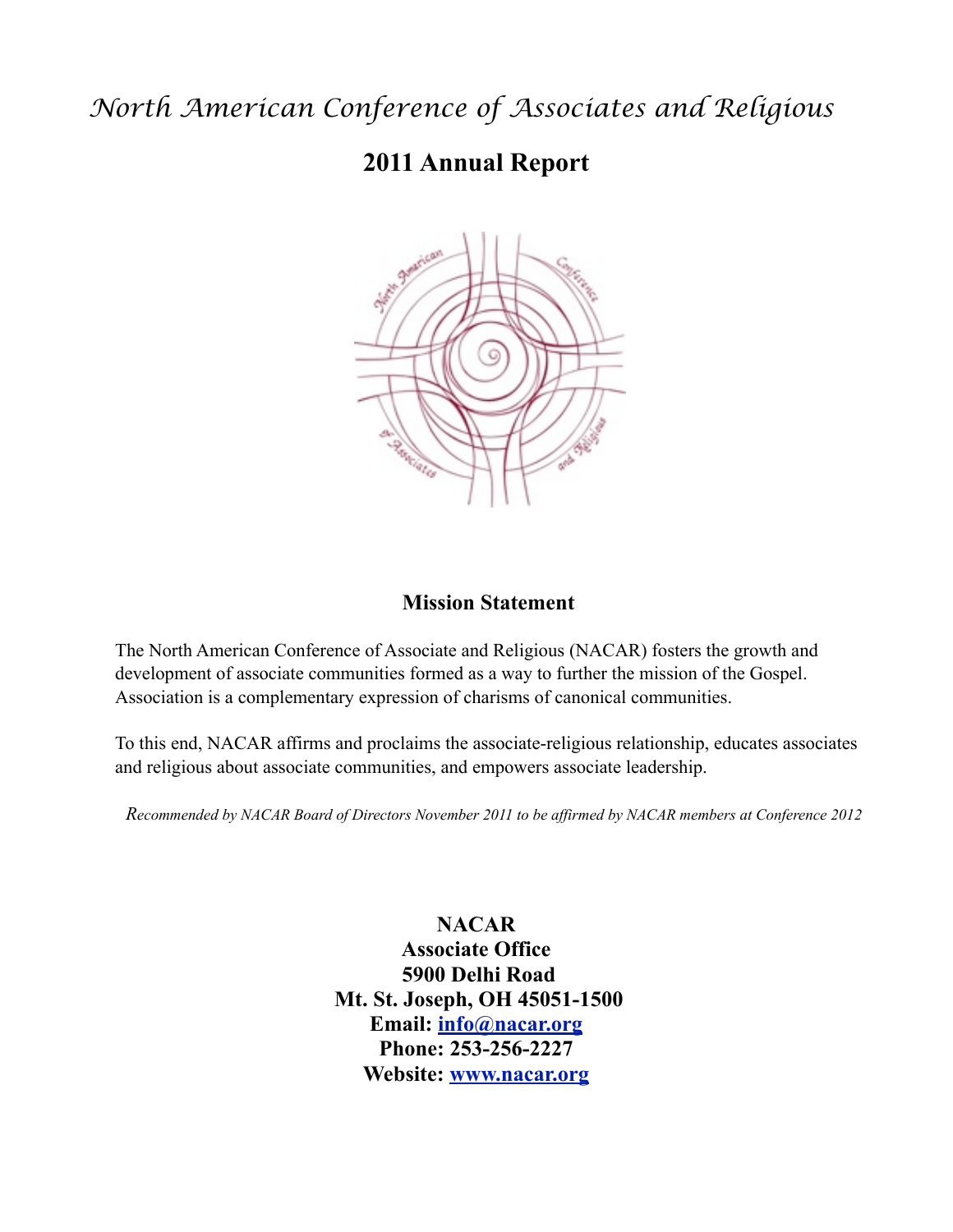#### **BOARD OF DIRECTORS**

President Marci Madary, FSPA Affiliate LaCrosse, Wisconsin

Treasurer Peg Madigan, CND Associate Mabou, Nova Scotia

Secretary Sandy Figueroa, SC Associate Elmont, New York

Joseph Connell, CSC Associate Castro Valley, California

Cathi Duffy, SHCJ Associate Rosemont, Pennsylvania

Jane Forni, SSND Towson, Maryland

Judith Gomila, MSC New Orleans, Louisiana

Marilyn Gottemoeller, RSM Cincinnati, Ohio

Kathy Herrington, SNJM Associate San Jose, California

Saundra Kennedy, SCSC Associate Kenner, Louisiana

John M. Lee, CP Jamaica, New York

#### **Staff/Volunteers**

Office Administrator – Volunteer Mary Jo Mersmann, SC Associate Mt. St. Joseph, Ohio

Web Administrator – Volunteer Fred Goddard, Maryknoll Affiliate Maryknoll, New York

Accountant – Volunteer Tim O'Brien, Mutuality Associates

Archivist – Volunteer Ellen O'Connell, SC

*The Associate* Editor – Volunteer David Lavender, CDP Associate

**The Board of Directors wish to acknowledge former board member D. P. Moose Wetzel and former executive director Sr. Cathy Schwemer, PHJC, for their dedicated service to the mission of NACAR.**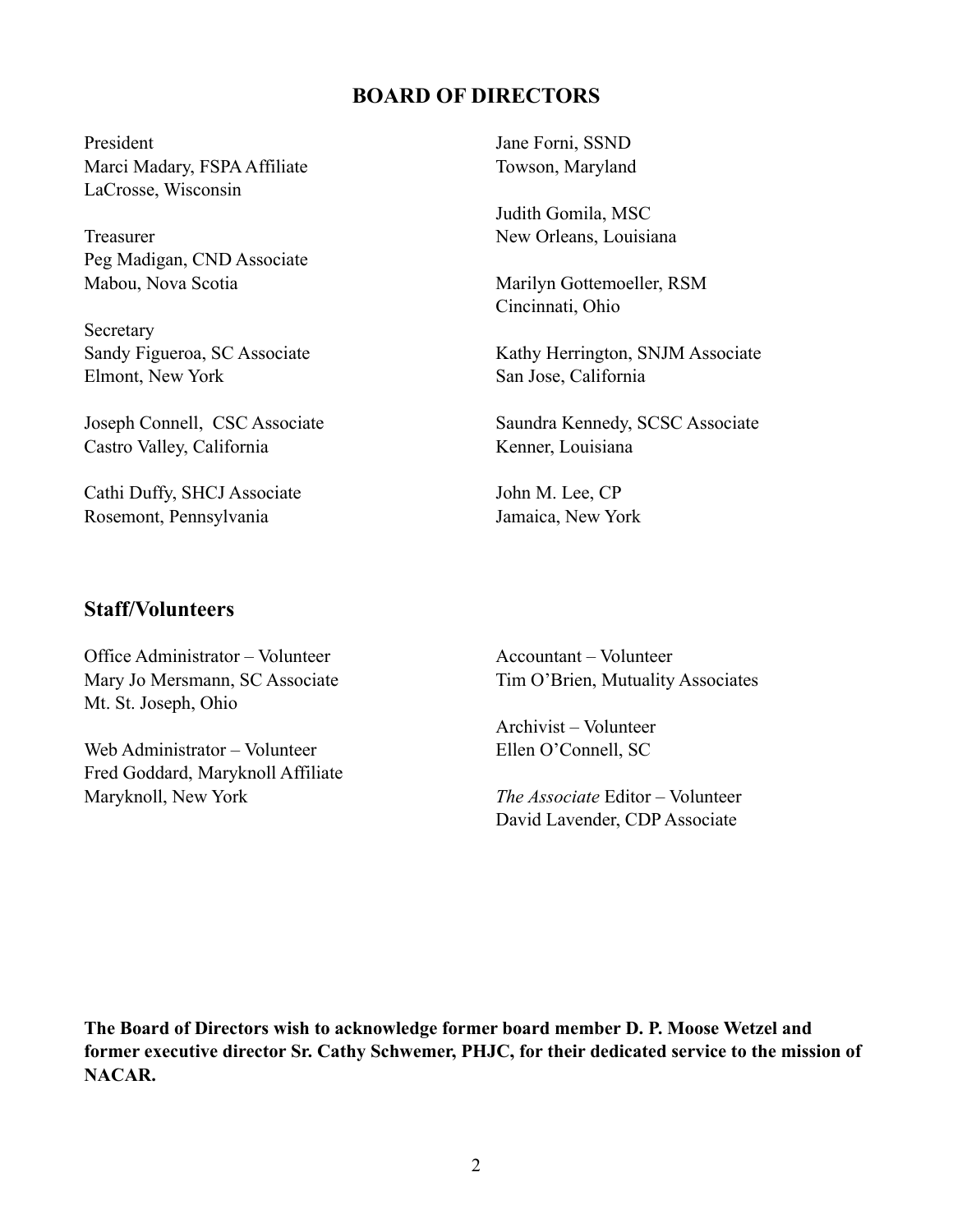### **NACAR 2011 YEAR IN REVIEW**

| January   | "On-going Formation" Workshop scheduled for February 2011 was cancelled                                                                                                                                                                                                                                                                                                                                                                                                                                                                                                                                                                                                                                                 |  |  |
|-----------|-------------------------------------------------------------------------------------------------------------------------------------------------------------------------------------------------------------------------------------------------------------------------------------------------------------------------------------------------------------------------------------------------------------------------------------------------------------------------------------------------------------------------------------------------------------------------------------------------------------------------------------------------------------------------------------------------------------------------|--|--|
| February  | Leadership Manual Lead with the Spirit orders filled                                                                                                                                                                                                                                                                                                                                                                                                                                                                                                                                                                                                                                                                    |  |  |
| March     | Board of Directors meeting (Donaldson, IN and facilitated by Sr. Betty Finn, SC)<br>Began planning for "New NACAR" where members would be connected<br>regionally<br>Membership focus and recruitment: Associate leadership, Congregations and<br>Associate groups, Associates and Religious<br>Conference 2012 planning: committees and chairpersons<br>Executive Director resigned                                                                                                                                                                                                                                                                                                                                    |  |  |
| April     | Board restructured whereby directors take on distributed duties of the Executive Director<br>Website www.nacar96.org changed to www.nacar.org and updated                                                                                                                                                                                                                                                                                                                                                                                                                                                                                                                                                               |  |  |
| May       | Commencement of monthly e-newsletters to members<br>Survey regarding needs and services sent to membership                                                                                                                                                                                                                                                                                                                                                                                                                                                                                                                                                                                                              |  |  |
| June      | "The Ins and Outs of Associate Formation" Professional Development Workshop held in<br>Kingston Ontario (22 participants)<br>Last printed edition of The Associate mailed to members and subscribers                                                                                                                                                                                                                                                                                                                                                                                                                                                                                                                    |  |  |
| July      | Board of Directors meeting (Cincinnati, OH)<br>Clarified benefits of NACAR membership<br>Conference 2012 planning<br>٠<br>Developed sub-committee to focus on Consulting Services<br>$\bullet$<br>Decided to go "electronic" with The Associate and all communications<br>$\bullet$                                                                                                                                                                                                                                                                                                                                                                                                                                     |  |  |
| September | "Developing Dynamic Boards, Teams and Committees" Professional Development<br>Workshop held in Chicago (18 participants)                                                                                                                                                                                                                                                                                                                                                                                                                                                                                                                                                                                                |  |  |
| November  | Membership notified that first electronic edition of <i>The Associate</i> available on the<br>website<br>Board of Directors meeting (Cincinnati, OH)<br><b>Affirmed Mission Statement</b><br>Defined leadership structure (Management Team and Board membership)<br>$\bullet$<br>Established Standing Board Committees and Chairpersons<br>$\bullet$<br>Conference 2012 planning<br>$\bullet$<br>Clarified "New NACAR" announcement at Conference 2012<br>$\bullet$<br>Planned tentative NACAR workshops for 2012-2013<br>$\bullet$<br>Election of new Board Members (Kathy Herrington and Cathi Duffy)<br>٠<br>Membership notified Conference 2012 registration booklet and forms available<br>$\bullet$<br>on website |  |  |

Memberships: 108 Congregational Members; 84 Individual